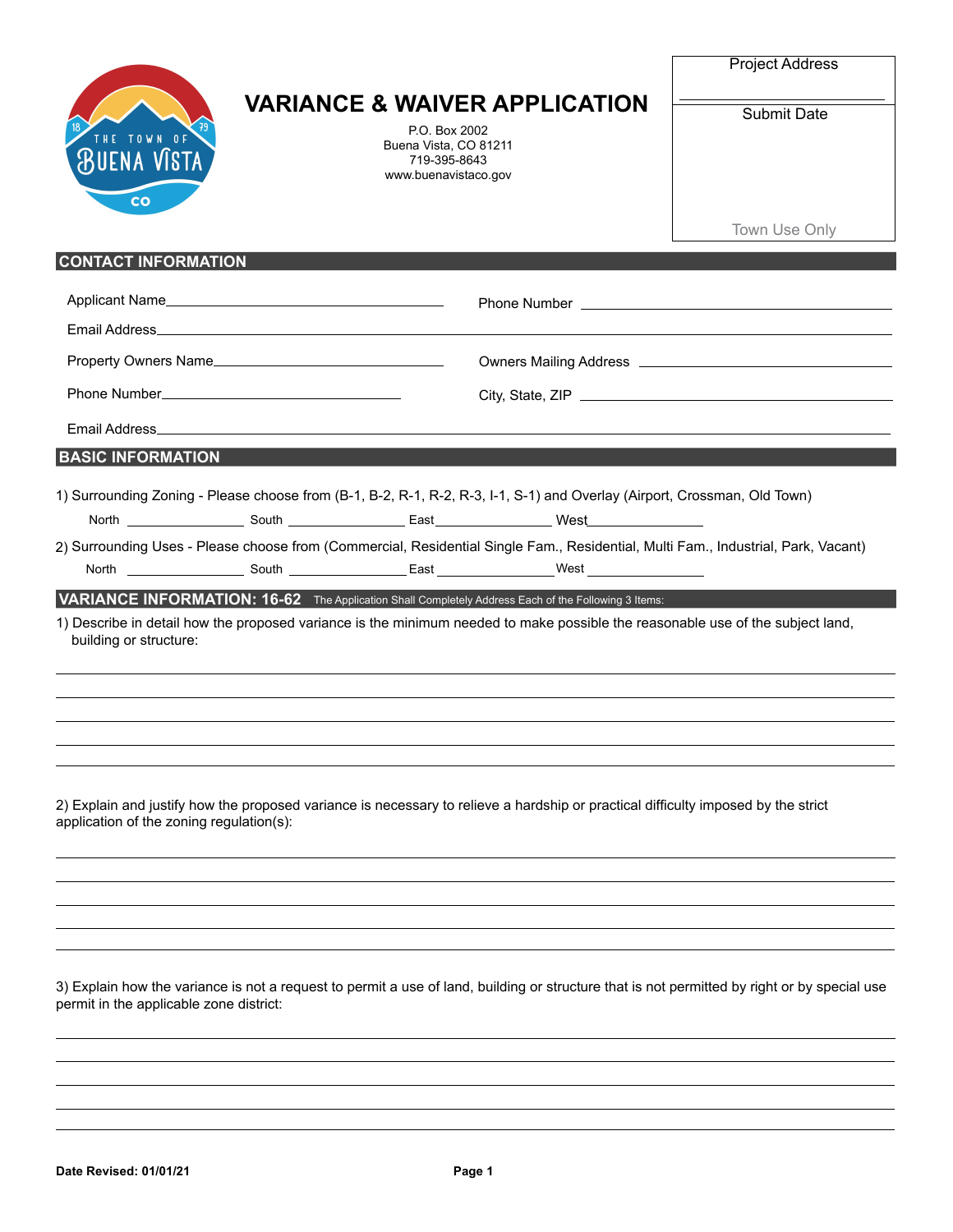## **VARIANCE INFORMATION: 16-62 The Application Shall Describe How 2 of the 3 Standards Have Been Firmly Met:**

1) Describe in detail the conditions pertaining to the particular structure, place or property in question that are not applicable to other lands or structures in the same district.

2) Explain and describe how the requested variance will be in harmony with the purpose and intent of this Chapter and will not adversely impact adjacent properties, the neighborhood or the general welfare of the Town of Buena Vista.

3) Explain how the circumstances pertaining to the variance **ARE NOT** the result of your own actions.

## **LEGAL DISCLAIMER**

I hereby certify that I have read and examined all application submitted at this time and know the same to be true and correct. All provisions of laws and ordinances governing this type of work will be complied with whether specified herein or not. The granting of a permit does not presume to give authority to violate or cancel the provisions of any other state or local law regulating construction or the performance of construction. It is my responsibility to review the approved plans and any comments that are contained thereon and see that the structure and/or project is built in compliance with all applicable codes

| <b>Applicant Signature</b> | -20<br>Date  |
|----------------------------|--------------|
| <b>Owners Signature</b>    | ' 20<br>Date |

| For Town Staff Only |                                                                                                                       |                |  |  |  |  |  |
|---------------------|-----------------------------------------------------------------------------------------------------------------------|----------------|--|--|--|--|--|
| Date Submitted:     | $\frac{1}{20}$                                                                                                        |                |  |  |  |  |  |
| Date Reviewed:      | 1/20                                                                                                                  | Reviewer Name: |  |  |  |  |  |
| Planning Approval:  |                                                                                                                       |                |  |  |  |  |  |
| <b>Notes</b>        |                                                                                                                       |                |  |  |  |  |  |
|                     |                                                                                                                       |                |  |  |  |  |  |
|                     |                                                                                                                       |                |  |  |  |  |  |
| Admin Approval:     | <u>and the state of the state of the state of the state of the state of the state of the state of the state of th</u> | Date:<br>/ 20  |  |  |  |  |  |